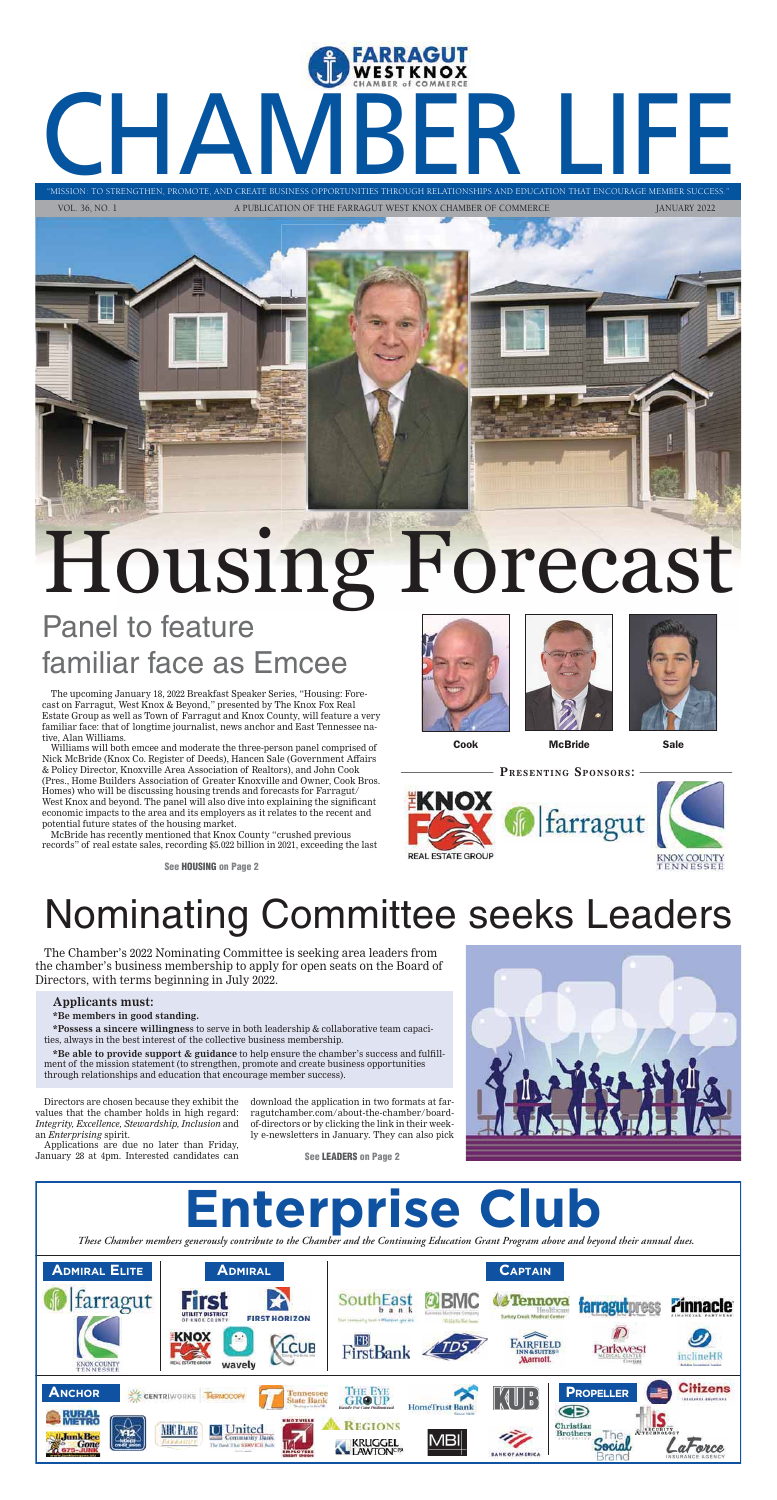

# Networkings

#### **Leaders**

**From page 1**

#### **Housing**

**From page 1**

### **SBDC is a onestop shop for business help**

#### *Training Events:*

Through January 18 **Business Startup On Demand** (Online) Register: https://clients.tsbdc.org/reg. aspx?mode=event&event=21420050

January 14, 10:00AM – 12:00PM **Startup Bootcamp for Entrepreneurs**  (Roane State Community College, Oak Ridge) Register: https://clients.tsbdc.org/reg. aspx?mode=event&event=22420001

January 20, 10:00 – 11:00AM **Business Startup Basics** (at Blount Partnership) Register: https://clients.tsbdc.org/reg. aspx?mode=event&event=21420003

February 17, 10:00 – 11:00AM **Business Startup Basics**  (at Blount Partnership) Register: https://clients.tsbdc.org/reg. aspx?mode=event&event=21420003

February 18, 10:00AM – 12:00PM **Startup Bootcamp for Entrepreneurs**  (Roane State Community College, Oak Ridge) Register: https://clients.tsbdc.org/reg. aspx?mode=event&event=22410037

March 2, 10:00 – 11:00AM



**Business Startup Class** (Farragut Community Center) Register: https://clients.tsbdc.org/reg. aspx?mode=event&event=21420002

Customers want an excellent experience. Without a customer-focused culture, your business is vulnerable to losing clientele to the competition. Your business needs to stand out from the crowd. Your approach to your customer is one way to set you apart from your competitors.

At the TSBDC we are here to support you through the life of your business, from start-up to HR, to understanding your customer's needs and wants. We are in the business of helping business so let us help you! Contact your local office today for an appointment, no question is too big or small, we have the answers to help! tsbdc.org | https:// www.tsbdc.org/

Our mission is to provide you with high-quality consulting and training solutions to start, grow, and sustain your business.

record of \$3.72 billion logged just one year prior in 2020. Sale adds that there is "an important link between economic prosperity and the availability and affordability of housing." He looks forward to discussing that piece and sharing his findings from recent Knoxville Area Association of REALTORS 2022 Housing Market Forecasts, which are predicting continued housing growth. As a home-builder, Cook will be able to speak directly to future housing availability and growth, cost of materials impacts and many more issues.

The event's emcee, Williams, retired at the end of 2020 after an impressive 40+ year career in media, 33 of which he spent at local news station, WVLT. He was honored upon retirement by figures such as Bob Kesling, Phillip Fulmer, Mayor Glenn Jacobs, Mike Keith of the Tennessee Titans and others.

Sponsorships are still available at several levels of marketing exposure and include tickets to the program; contact the Chamber for details. Tickets are available individually for members for \$30, \$40 for non-members and \$275 for tables of 10 seats. Call 865- 675-7057 OR email suzanne@farragutchamber.com.

up a hard copy at the chamber office or email julie@farragutchamber.com.

Questions about board service, expectations, and more can be directed to the President/CEO, Julie Blaylock.









**HomeTrust Bank - Farragut**

December 2, 2021

**FIELD & LA** 







Trevor Hobbs- Town of Farragut and Lisa Atkinson- Zelvin Security take a photo break during the morning's event.

West Under 40 Young Professionals hold their holiday gathering at The Club at Gettysvue. The Group is focused on engaging and connecting their members with community events, professional development and supporting good causes through their various networking functions. January 12 will see the return of their casual "West Wednesdays" meetups in 2022.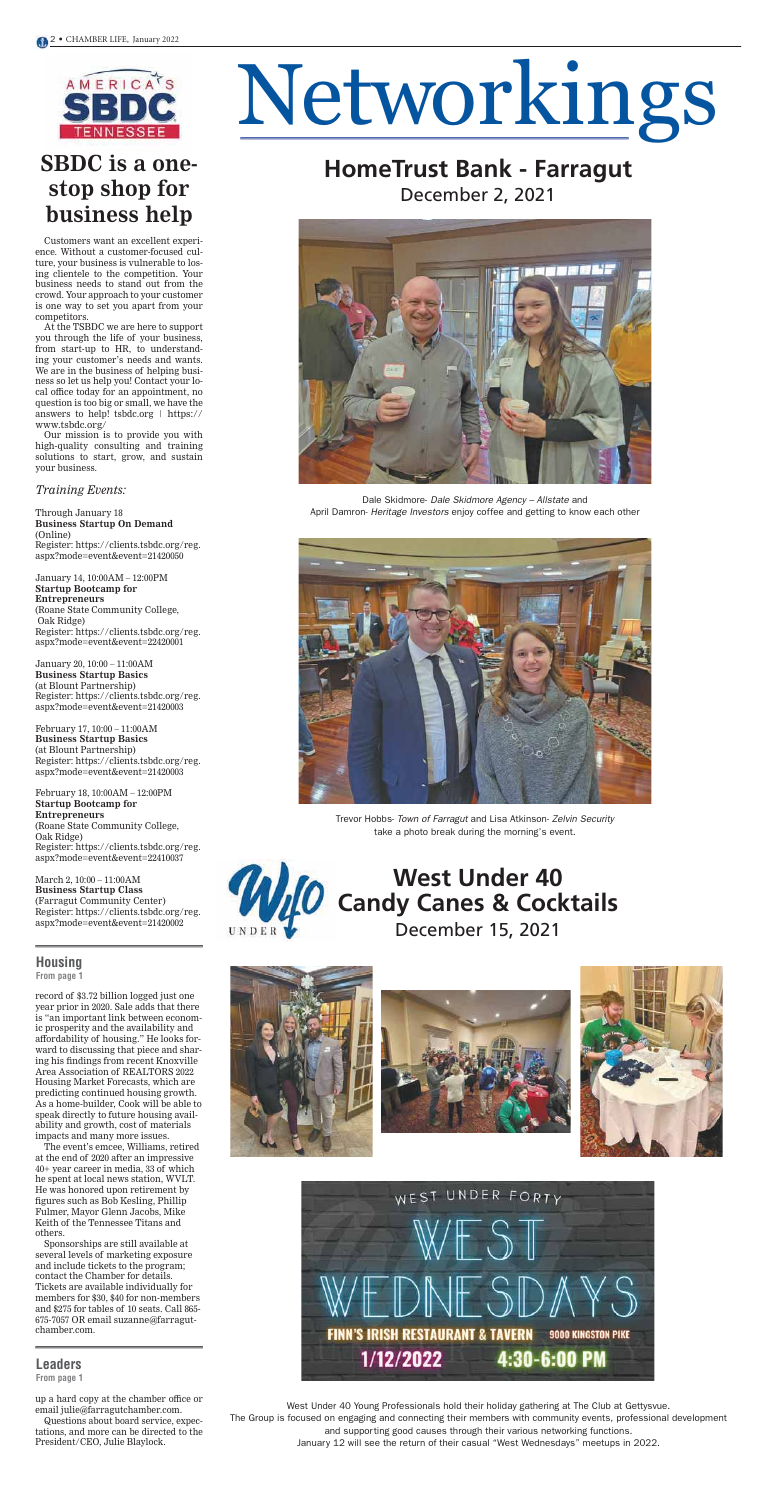#### Villages of Farragut **Villages of Farragut** December 3, 2021



## **FASTSIGNS 30th Anniversary** December 8, 2021



#### **Craven Wings at Choto** December 14, 2021



*Town of Farragut* Mayor Ron Williams and Vice Mayor Louise Povlin join *Villages of Farragut* Executive Director, Melody Matney (black dress, center) along with staff, residents and Chamber and community members as the ribbon is cut.

Joining current owners Daniel Maw (dark blue vest) and Mary Maw (light blue cape), are former owners Nancy Harter (red coat) and David Harter (blue sweater), along with FASTSIGNS employees, Chamber Ambassadors, and members as they celebrate this major anniversary milestone.

Chamber members and Craven Wings staff gather to celebrate the opening of the Northshore/ Choto location. Proprietor Justin Cress (beige vest) is thrilled this new location is such a hit with the locals!

# **Member Briefs**

Looking for more details on a specific event, special or job? Go to www.farragutchamber.com to

see these and other member items!

Congratulations to Dr. Michael Antiporda, Surgeon with **Premier Surgical Associates**. He made the *40 Under 40 Outstanding Achievers Class of 2021*! Dr. Antiporda brings innovative technology and experience to the operating room- including two robotic surgery processes never used in East Tennessee.

Congratulations to Savannah Dabney Mc-Cabe, Associate Attorney with **Baker, Donelson, Bearman, Caldwell & Berkowitz, PC**. She made the *40 Under 40 Outstanding Achievers Class of 2021*! In 2020, when was recognized as Baker Donelson's Knoxville Pro Bono Attorney of the Year for her work helping refugee clients obtain legal guardianship and conservatorship over family members.

Congratulations to James Hatfield, Redevelopment and Real Estate Director with **Knoxville Community Development Corporation**. He made the *40 Under 40 Outstanding Achievers Class of 2021*! James has been responsible for the management of all aspects of the Austin Homes revitalization. His leadership has taken the project from deteriorating infrastructure and outdated apartments to (when complete) modern, energy-efficient homes for people with low and moderate incomes.

Congratulations to Andrew Hmielewski, Director of Fiber Operations with **Knoxville Utilities Board**. He made the *40 Under 40 Outstanding Achievers Class of 2021*! Andrew faces his biggest professional challenge yet: designing, building, and activating KUB's fiber broadband network, access to that network will enhance education and economic development opportunities across seven counties.

Congratulations to Nick Wilson, Vice President and Senior Portfolio Manager with **First Horizon Bank**. He made the *40 Under 40 Outstanding Achievers Class of 2021*! Nick devotes himself to community organizations outside work, his impact on the community has helped him become an exemplary leader in his industry, not just for his financial knowledge, but for his dedication to inclusion with the LGBTQ community and beyond.

Congratulations to **Town of Farragut** Tourism Coordinator Karen Tindal! She received her Travel Marketing Professional certification.





**Tents / Tables / Chairs** Linens / Inflatables / Concessions **Wedding Arches / Lighting / Drapery** 

Event Rentals by Rothchild Call: 865-531-0269 www.eventrentalsbyrothchild.com

**Event Rentals for Every Occasion!**